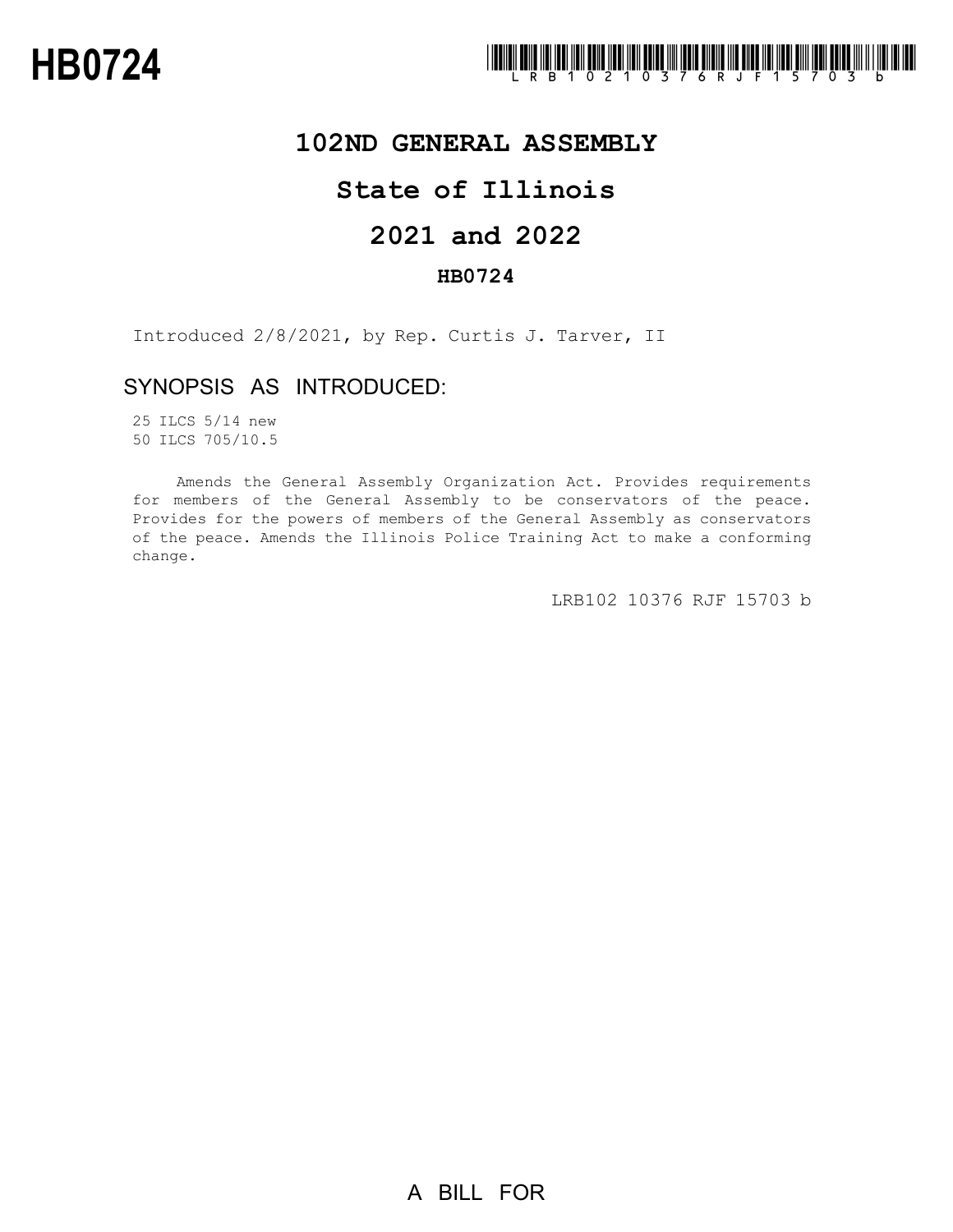1

AN ACT concerning government.

#### **Be it enacted by the People of the State of Illinois, represented in the General Assembly:** 2 3

Section 5. The General Assembly Organization Act is amended by adding Section 14 as follows: 4 5

(25 ILCS 5/14 new) 6

Sec. 14. Conservators of the peace. After receiving a certificate attesting to the successful completion of a training course administered by the Illinois Law Enforcement Training Standards Board as required under Section 10.5 of the Illinois Police Training Act, all members of the General Assembly shall be conservators of the peace. Those persons shall have power (i) to arrest or cause to be arrested, with or without process, all persons who break the peace or are found violating any municipal ordinance or any criminal law of the State, (ii) to commit arrested persons for examination, (iii) if necessary, to detain arrested persons in custody over night or Sunday in any safe place or until they can be brought before the proper court, and (iv) to exercise all other powers as conservators of the peace prescribed by State and corporate authorities. 7 8 9 10 11 12 13 14 15 16 17 18 19 20 21

22

Section 10. The Illinois Police Training Act is amended by